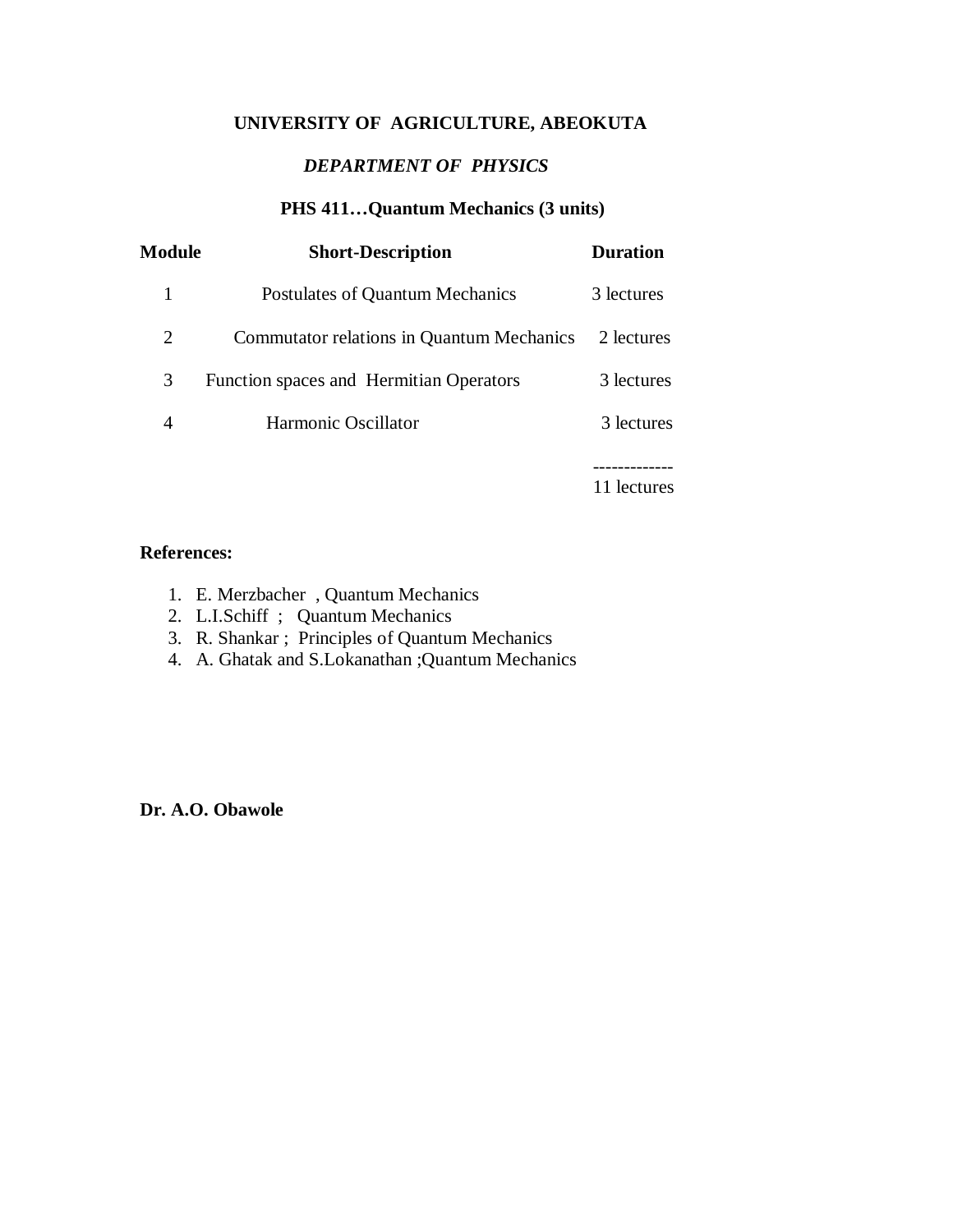### **Module 1 …. Postulates of Quantum Mechanics ( 3 Lectures)**

#### **1.1 Basic postulates of Quantum Mechanics**

There are 4 basic postulates of Quantum Mechanics summarized as follows**:**

- *(1)* Observables and operators
- *(2)* Measurement in Quantum Mechanics
- *(3)* The state function and expectation values
- *(4)* Time development of the state function

#### **Tutorial 1**

*1.* The state  $\psi(x)$  of a system of electrons of mass m in 1-D is given by

$$
\psi(x) = Ae^{-2\pi x^2}.
$$

- (a) Normalize to determine the value of A.
- (b) What is the normalized state function?
- (c) Calculate the average energy of the electrons in this normalized state.
- 2. The **Dirac delta** function  $\delta(x-a)$  may be accurately expressed as an eigenfunction of  $\hat{x}$  in the coordinate representation.
	- (a) State any **three** properties of  $\delta(x-a)$ .
	- (b) If a system is in a state  $\psi(x) = \delta(x+2)$ , what does the measurement of x give?

(c) Evaluate the following: (i) 
$$
\int dx \delta(x-2)
$$
 (ii)  $\int dx(x-4)\delta(x+3)$ 

(iii) 
$$
\int dx (\log_{10} x) \delta(x-0.01) \quad (iv) \int dx (e^{x+2}) \delta(x+2)
$$
  
(v) 
$$
\int_{0}^{\infty} dx [\cos(3x) + 2e^{ix}] (\delta(x-\pi) + \delta(x))
$$

3. (a) Given that the identity operator  $\hat{I}$  is a 2-D unit matrix; that is,  $\hat{I} = \begin{bmatrix} 1 & 0 \\ 0 & 1 \end{bmatrix}$  $\bigg)$  $\setminus$  $\overline{\phantom{a}}$  $\setminus$ ſ  $=$ 0 1  $\hat{I} = \begin{pmatrix} 1 & 0 \\ 0 & 1 \end{pmatrix}$ 

Construct its inverse  $\hat{I}^{-1}$  provided it exists.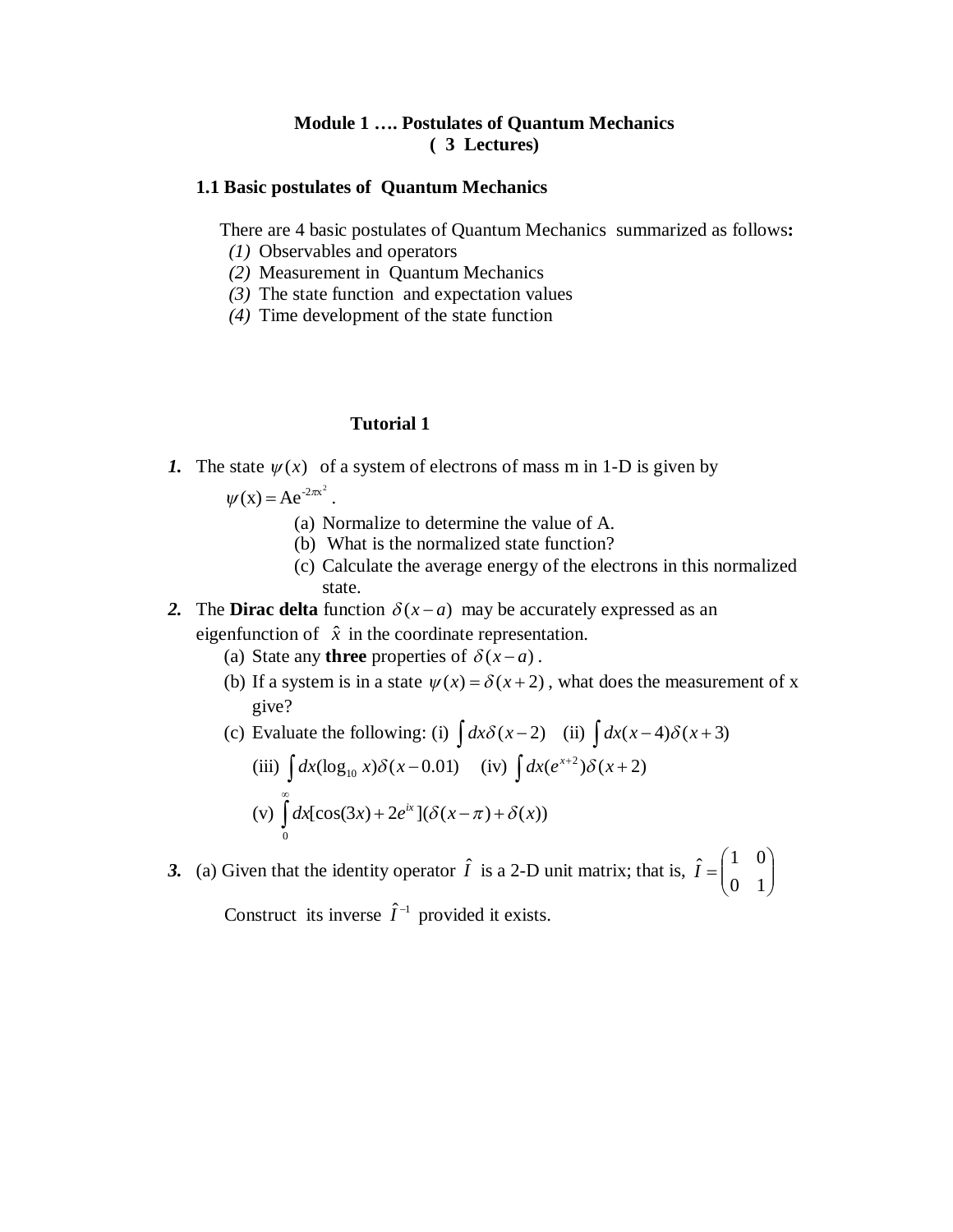### **Module 2 …. Commutator Relations in Quantum Mechanics ( 2 Lectures)**

**2.1 Definition :** The commutator between 2 operators A and B is :

$$
[A, B] \text{ such that :}
$$

$$
[A, B] = AB - BA \tag{2.1}
$$

- **2.2 Property** : If  $[A, B] = -[B, A]$ , the 2 operators A and B are said to commute with each other. i.e. A and B are *compatible*.
	- Thus  $AB = BA$  (2.2)
	- i.e.  $[A, B] = 0$  (2.3)
	- If  $[A, B] \neq 0$  (2.4)
	- $\Rightarrow$  A and B are *not compatible*

### **Tutorial 2**

- *(1)* Prove that for the operators A,B and C, the following identities are valid : (i)  $|A + B, C| = |A, C| + |B, C|$  (ii)  $|A, BC| = |A, B|C + B|A, C|$ (iii)  $|A, B+C| = |A, B| + |A, C|$  (iv)  $|AB, C| = A|B, C| + |A, C|B$ 
	- *(2)* One of the most important *commutators* in physics is that between the coordinate,  $\hat{x}$ , and the momentum,  $\hat{p}$ .
		- (i) Show that  $[\hat{x}, \hat{p}] = i\hbar$

Hence,or otherwise,deduce that

(ii) 
$$
[\hat{x}^2, \hat{p}] = 2i\hbar \hat{x}
$$
; (iii)  $[\hat{x}, \hat{p}^2] = 2i\hbar \hat{p}$ ; (iv)  $[\hat{H}, \hat{x}] = \frac{-i\hbar}{m} \hat{p}$ ;

(v) If g is an arbitrary function of x, show that  $[\hat{p}, g]$ *dx*  $\hat{p}, g$ ] =  $-i\hbar \frac{dg}{d\theta}$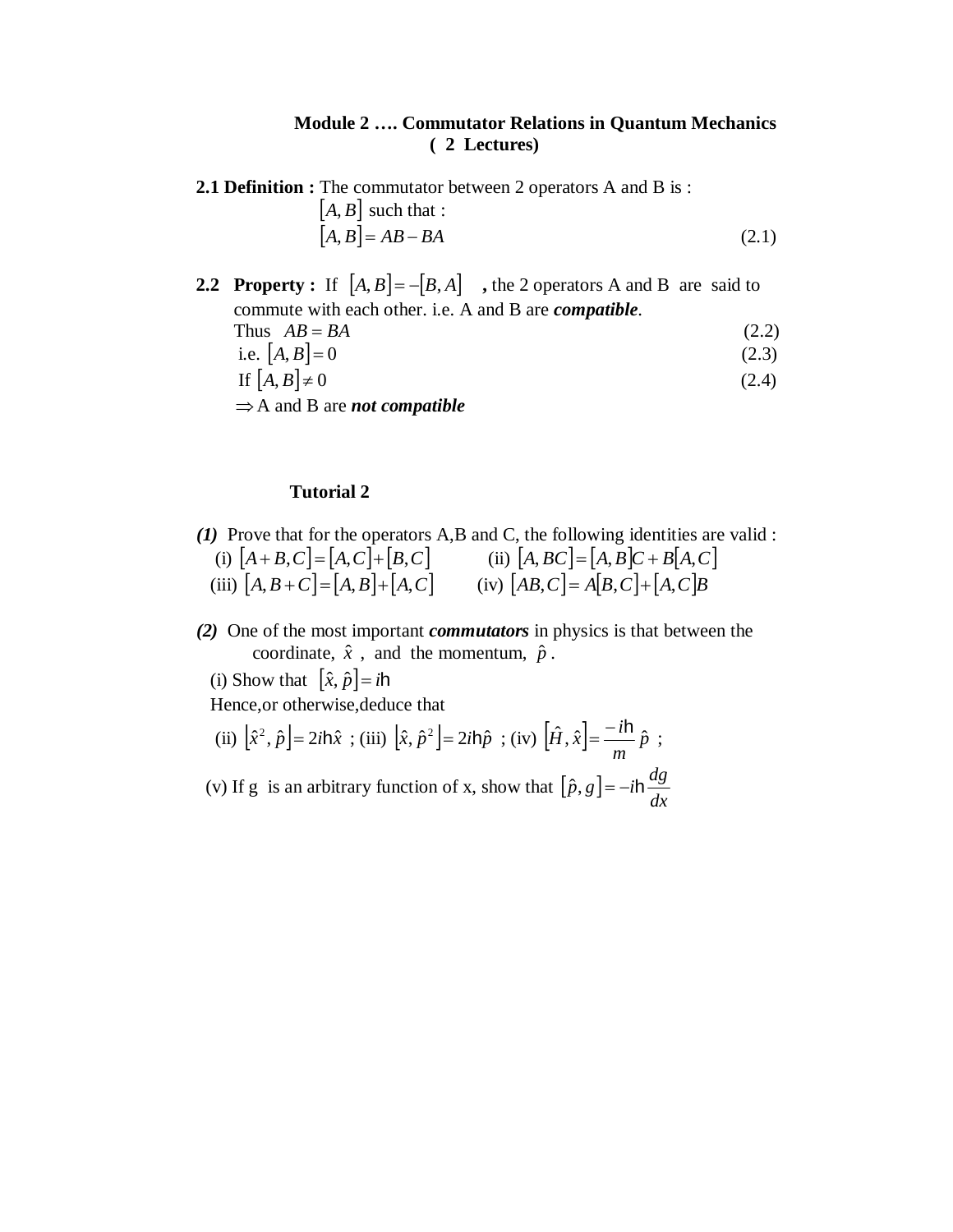#### **Module 3 …. Function Spaces and Hermitian operators ( 3 Lectures)**

**3.1 Solution of a Particle-in-a-box problem :** Consider a point mass m constrained to move on an infinitely thin,frictionless wire which is strung tightly between two impenetrable walls a distance L apart. This simply is a onedimensional box to be solved as follows:

3.11 Potential:  $v(x) = \infty$ ..... $(x \le 0, x \ge L)$  (3.11)

$$
v(x) = 0 \dots (0 < x < L) \tag{3.12}
$$

3.12 Hamiltonian: 
$$
\hat{H}_1 = \frac{\hat{p}^2}{2m} + \infty
$$
....( $x \le 0, x \ge L$ ) (3.13)

$$
\hat{H}_2 = \frac{\hat{p}^2}{2m} \dots \dots \dots (0 < x < L) \tag{3.14}
$$

The *eigenvalues* can be shown to be :  $E_n = n^2 E_1$  (3.15)

Where 
$$
E_1 = \frac{h^2 \pi^2}{2mL^2}
$$
 (3.16)

Also, the *eigenstates* can be shown to be :  $\phi_n = \sqrt{\frac{2}{L}} \sin \left( \frac{n \pi k}{L} \right)$ J  $\left(\frac{n\pi x}{r}\right)$  $\setminus$  $=\sqrt{\frac{2}{I}}\sin$ *L*  $n\pi x$  $n - \sqrt{L}$  $\phi_n = \sqrt{\frac{2}{I}} \sin \left( \frac{n \pi}{I} \right)$ (3.17)

**3.2 Dirac Notation :** gives a monogram to the integral of the product of two state functions,  $\psi(x)$  and  $\phi(x)$  :

i.e. 
$$
\langle \psi | \phi \rangle = \int_{-\infty}^{\infty} \psi^*(x) \phi(x) dx
$$
 (3.21)  
N.B.(1) $\langle \psi | =$ 'bra vector' ;  $|\phi \rangle =$ 'ket vector'

(2) *Rules*: If a is any complex number and the functions  $\psi$  and  $\phi$  are such that  $\int \psi^* \phi dx < \infty$  $\infty$  $-\infty$  $\psi^*$ ødx (3.22) the following rules hold: (i)  $\langle \psi | a\phi \rangle = a \langle \psi | \phi \rangle$ (ii)  $\langle a\psi | \phi \rangle = a^* \langle \psi | \phi \rangle$ 

(iii) 
$$
\langle \psi | \phi \rangle^* = \langle \phi | \psi \rangle
$$
  
\n(iv)  $\langle \phi + \psi | = \langle \psi | + \langle \phi |$   
\n(v)  $\int_{-\infty}^{\infty} (\psi_1 + \psi_2)^* (\phi_1 + \phi_2) dx = \langle \psi_1 | \phi_1 \rangle + \langle \psi_1 | \phi_2 \rangle + \langle \psi_2 | \phi_1 \rangle + \langle \psi_2 | \phi_2 \rangle$  (3.23)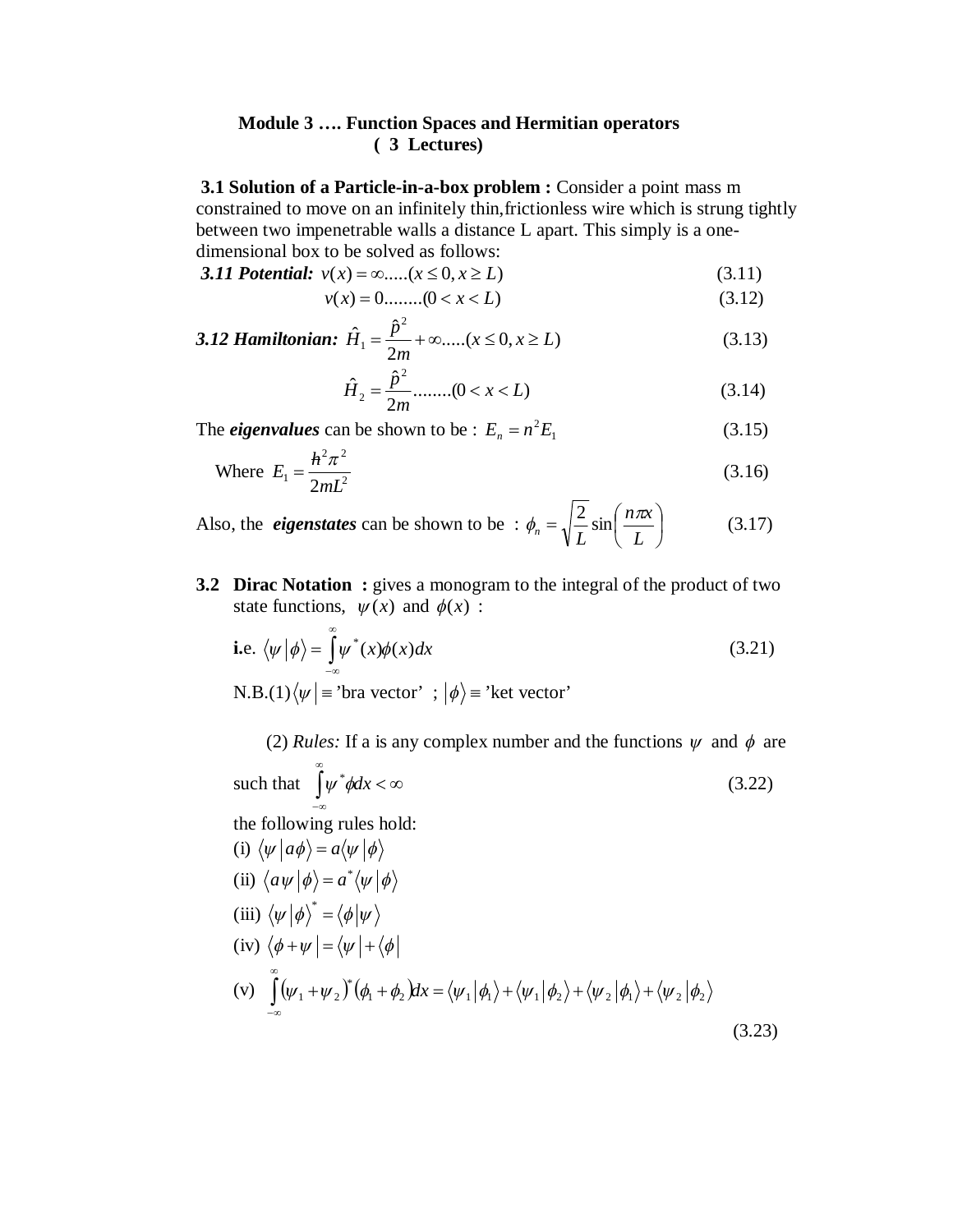**3.3 Hermitian Operator :** is an operator that is equal to its adjoint i.e. a self-adjoint operator.

- *3.31: Properties of Hermitian operators* : There are 2 important properties: *1 st* : The eigenvalues of o hermitian operator *real .*
- *2 nd* : The eigenfunctions of a Hermitian operator are *orthogonal*.

# **Tutorial 3**

*1*. **Spin Matrices** are special matrices that occur in Quantum mechanics.

In 2-D, they are namely : 
$$
\sigma_x = \begin{pmatrix} 0 & 1 \\ 1 & 0 \end{pmatrix}
$$
,  $\sigma_y = \begin{pmatrix} 0 & i \\ -i & 0 \end{pmatrix}$ ,  $\sigma_z = \begin{pmatrix} 1 & 0 \\ 0 & -1 \end{pmatrix}$ 

Show that each of the matrices is **Hermitian**.

- *2.* Show that the linear momentum operator is **Hermitian**.
- *3.* The eigenstate of a particle may be represented by each of the following kets :

(i) 
$$
|\psi_1\rangle = \begin{pmatrix} i \\ -1 \\ 1 \end{pmatrix}
$$
; (ii)  $|\psi_2\rangle = \begin{pmatrix} 1 \\ -i \\ -1 \end{pmatrix}$ ; (iii)  $|\psi_3\rangle = \begin{pmatrix} 1 \\ -1 \\ i \end{pmatrix}$   
\nCalculate (a)  $\langle \psi_1 | \psi_1 \rangle$ ; (b)  $\langle \psi_1 | \psi_2 \rangle$ ; (c)  $\langle \psi_2 | \psi_3 \rangle$ ; (d)  $|\psi_1 \rangle \langle \psi_1 |$ ;  
\n(e)  $|\psi_1 \rangle \langle \psi_2 |$ ; (f)  $|\psi_2 \rangle \langle \psi_3 |$  (18 marks)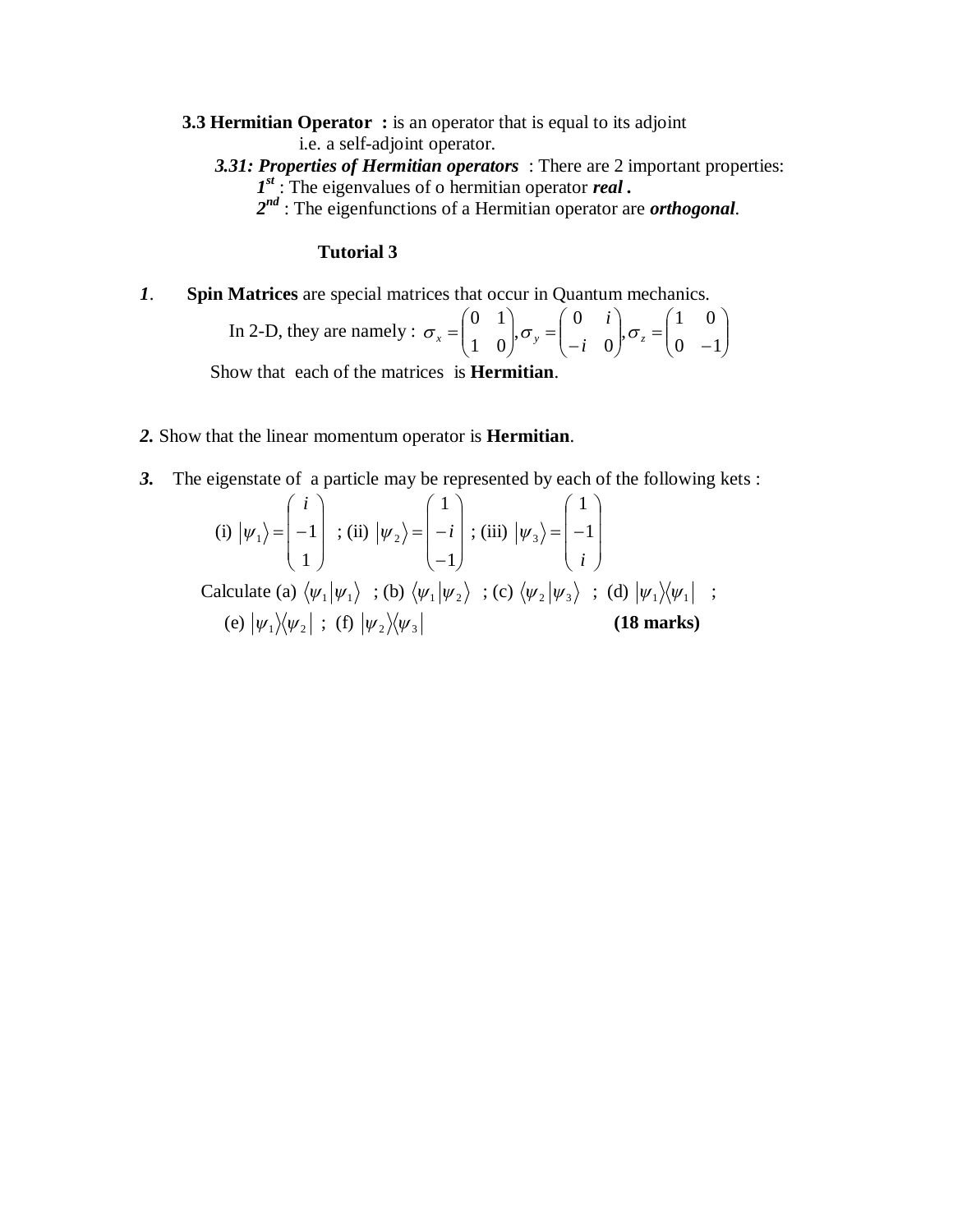#### **Module 4 …. Harmonic Oscillator ( 3 Lectures)**

**Introduction :** A brief review of the classical Harmonic Oscillation **Operators :** (1) *Annihilation* operator  $\hat{a}$  is defined as :

$$
\hat{a} = \frac{\beta}{\sqrt{2}} \left( \hat{x} + i \frac{\hat{p}}{m\omega} \right),\tag{4.21}
$$

(2) **creation** operator  $\hat{a}^+$  is defined as:

$$
\hat{a}^+ = \frac{\beta}{\sqrt{2}} \left( \hat{x} - i \frac{\hat{p}}{m\omega} \right)
$$
 (4.22)

where 
$$
\beta^2 = \frac{m\omega}{h}
$$
 (4.23)

**Dimensionless transformation :** If the non-dimensional displacement  $\zeta$  is defined

as: 
$$
\zeta^2 = \beta^2 x^2 = \frac{m\omega}{\hbar} x^2
$$
, (4.31)

It can be shown that  $\hat{a}$  in equation (4.21) transforms as :

$$
\hat{a} = \frac{1}{\sqrt{2}} \left( \zeta + \frac{\partial}{\partial \zeta} \right) \tag{4.32}
$$

Also,  $\hat{a}^+$  in equation (4.22) transforms as:

$$
\hat{a}^+ = \frac{1}{\sqrt{2}} \left( \zeta - \frac{\partial}{\partial \zeta} \right) \tag{4.33}
$$

## **Hamiltonian for the Harmonic Oscillator :**

The Hamiltonian  $\hat{H}$  of the 1-D harmonic oscillator is given by

$$
\hat{H} = \frac{\hat{p}^2}{2m} + \frac{1}{2}m\omega^2 \hat{x}^2
$$
\n(4.41)

It can be shown that equation  $(4.41)$  is expressible as

$$
\hat{H} = h\omega(\hat{a}\hat{a}^+ - \frac{1}{2}) \quad ; \tag{4.42}
$$

**Eigenvalues :**An algebraic solution of the 1-D harmonic oscillator shows the energy eigenvalues as:

$$
E_n = h\omega_0 \left( n + \frac{1}{2} \right)
$$
  
Where  $(n = 0,1,2,...)$  (4.51)